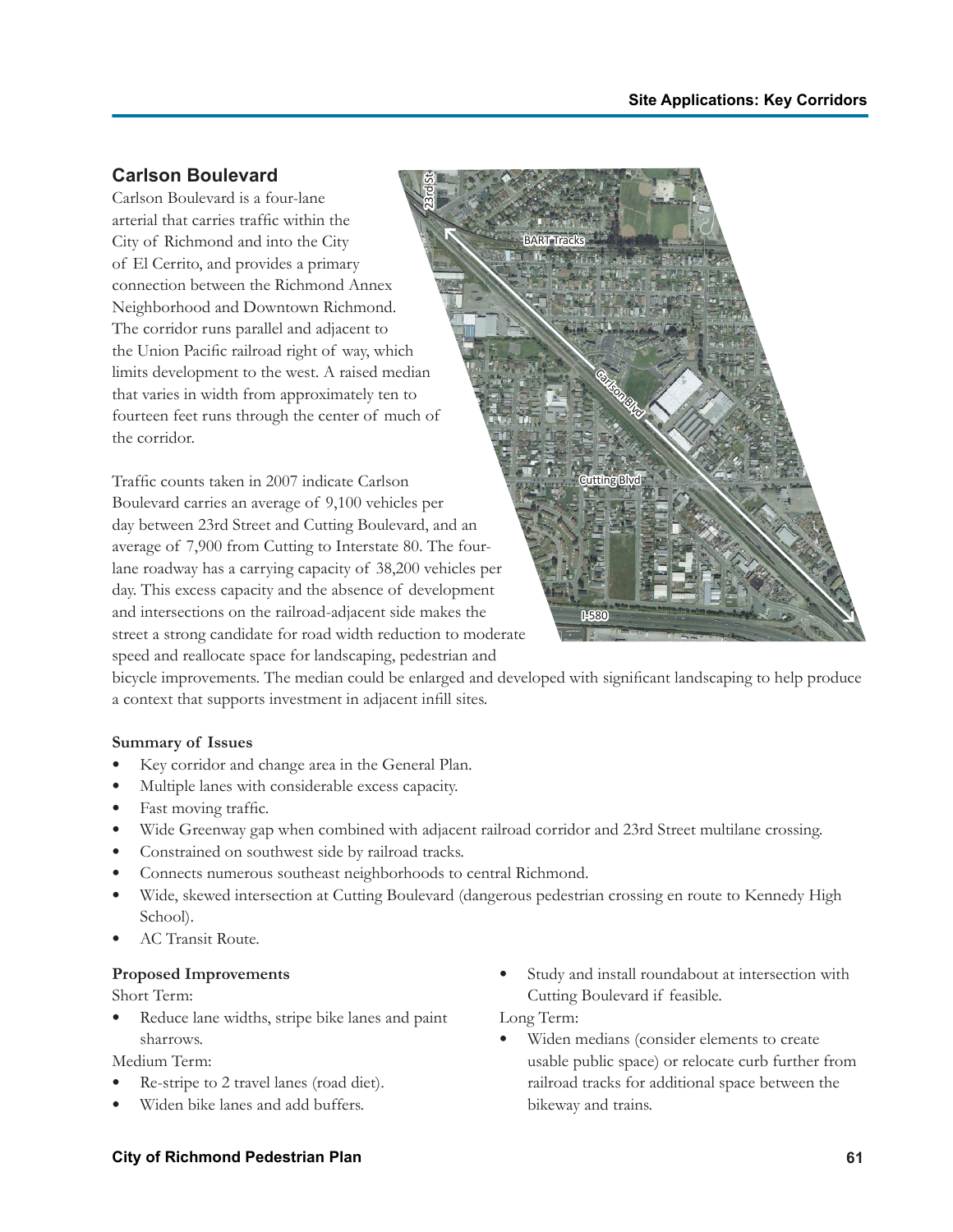

**Carlson Boulevard: Ohio Ave — Cutting Blvd Option A: Proposed Lane Width Reduction**

**Carlson Boulevard: Cutting Blvd — 45 St Option A: Proposed Lane Width Reduction**



*The illustrations above show short term lane width reductions that would contribute to more cautious speeds and allow replacement of sharrow lanes with bike lanes, except where there is on-street parallel parking.*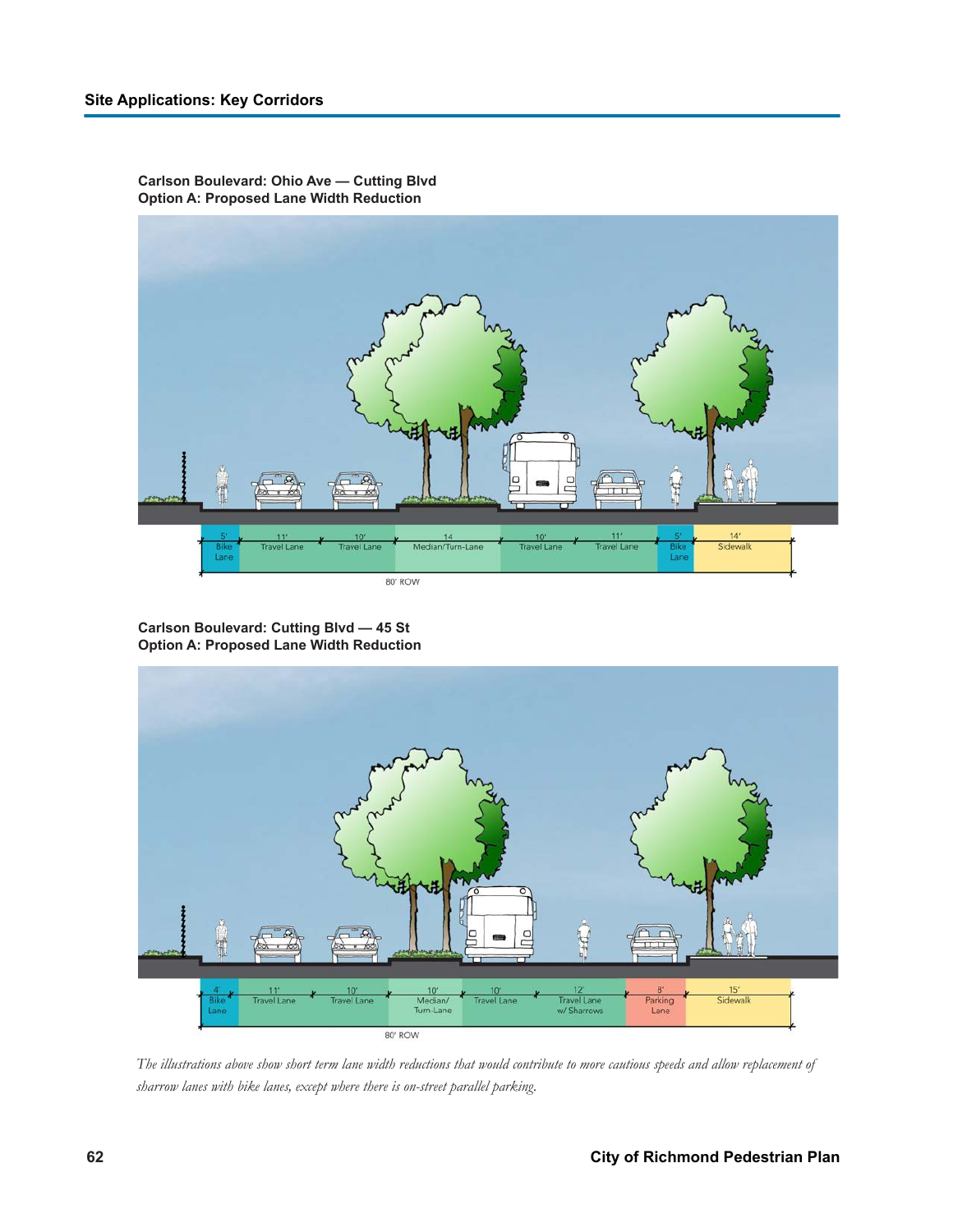

**Carlson Boulevard: Ohio Ave — Cutting Blvd Option B: Proposed Lane Reduction**

**Carlson Boulevard: Cutting Blvd — 45 St Option B: Proposed Lane Reduction**



*The drawings above show a reduction in the number of lanes, with additional space allocated to separated bicycle lanes and further separating moving traffic from the sidewalk and adjacent properties. Soft hit posts and/or other high visibility and decorative treatments buffer bicyclists from vehicles.*